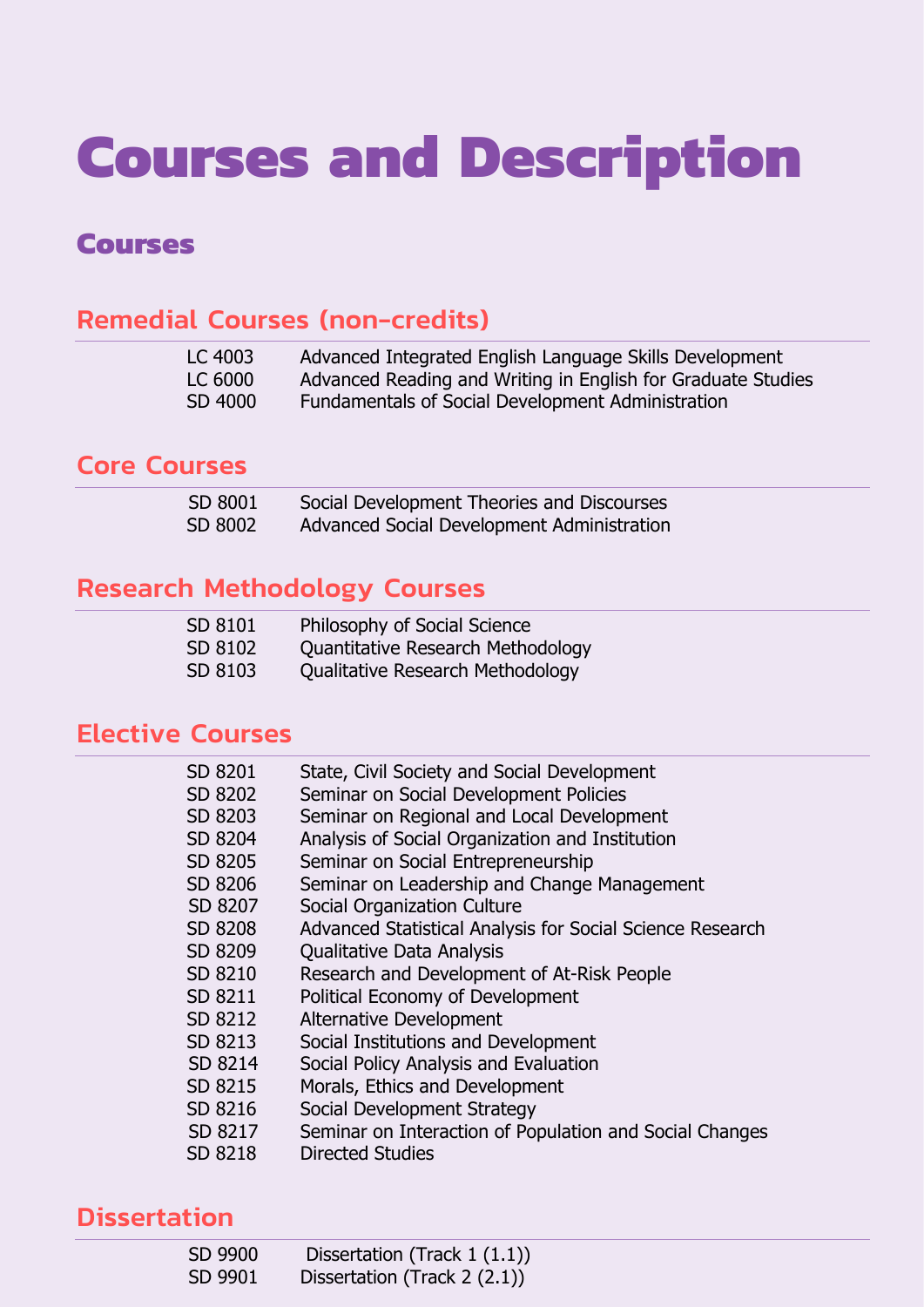# **Course Description**

# Remedial Courses (non-credits)

## **LC 4003 Advanced Integrated English Language Skills Development**

Course contents and teaching activities focus on the integrated skills of listening, speaking, reading and writing with a particular emphasis on academic writing. Students will also work in small groups, practicing paper presentation techniques, precis writing and research writing.

## **LC 6000 Advanced Reading and Writing in English for Graduate Studies**

Review of essential reading and writing strategies required to read and write academic English. Course contents include work on sentence structures, vocabulary and recognition of major thought relationships in paragraphs, as well as practice in reading and writing academic English.

## **SD 4000 Fundamentals of Social Development Administration**

Concepts of social system, paradigm and the development of social theories as a foundation to schools of thought and the groups of social theories; evolution of development, theories of social development and social development administration, interdisciplinary approach to social development administration, the space of individuals, groups and communities in social development administration.

# Core Courses

#### **SD 8001 Social Development Theories and Discourses**

Origin and evolution of development theories and discourses, social development and the complexity of politics, mainstream social development theories, current social issues, alternative development and holism, development pluralism, and popular social development approaches.

# **SD 8002 Advanced Social Development Administration**

Examination of major theoretical approaches to social development administration, administrative techniques and strategies in social development policy-making and planning, achievements and failures of public and non-profit organizations in their implementation of social development policies and programs.

# Research Methodology Courses

# **SD 8101 Philosophy of Social Science**

Paradigms, definitions and components of social science philosophy; discussion on related topics including naturalism, interpretivism, pluralism, critical social science, causal reasoning in social science, rationality, structural and functional explanation; reductionism, individualism and holism debates; objective and values; relationship between philosophy of social science and research programs.

# **SD 8102 Quantitative Research Methodology**

Principles, processes, techniques and methods for social science relating to correlational comparative study and experimental evaluative study starting from research conceptual framework, objectives, literature reviews, hypotheses, sample and sampling methods, scale development, data gathering, statistical analyses, interpretation and writing report/article for publication.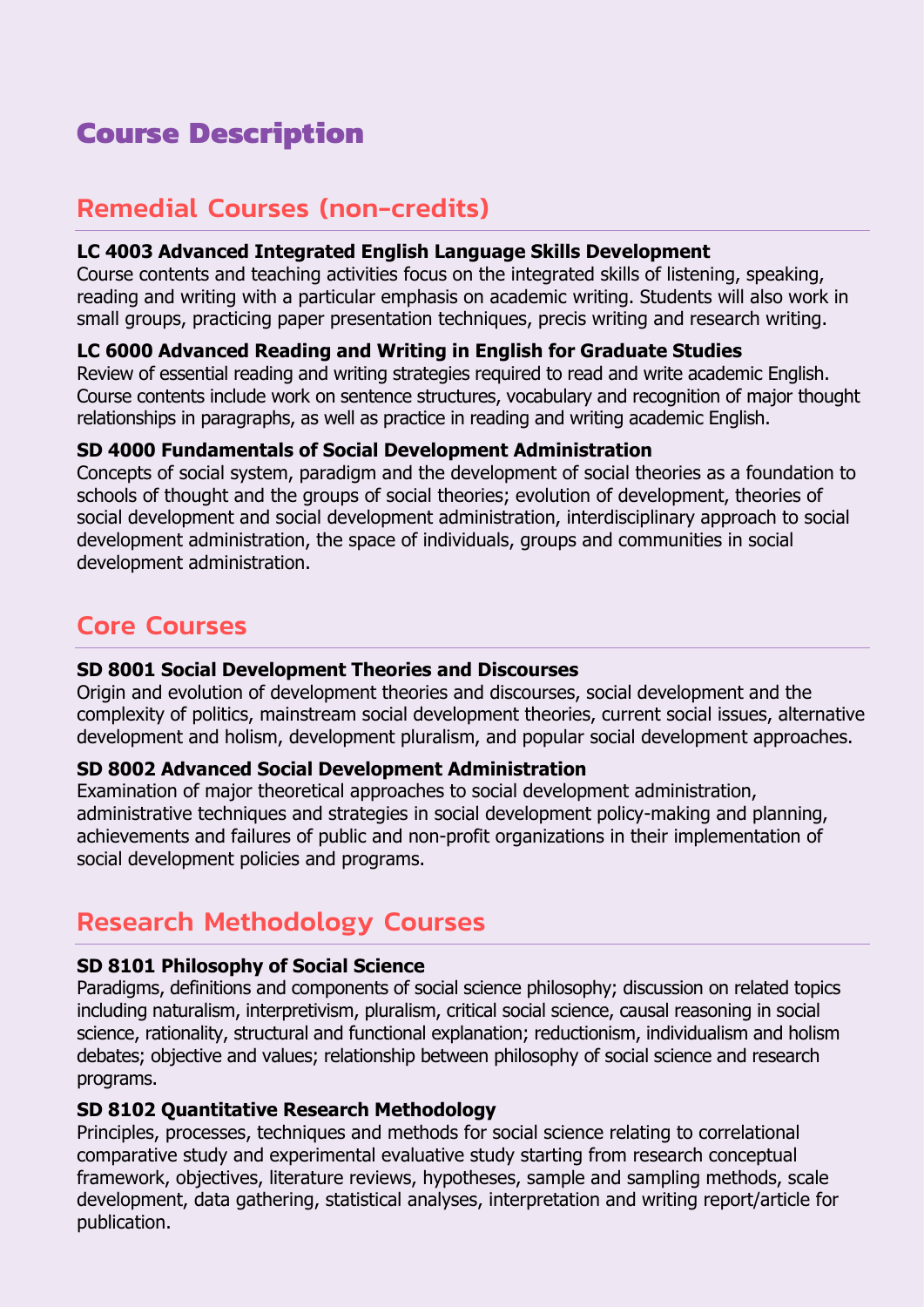## **SD 8103 Qualitative Research Methodology**

Philosophy, concept and evolution of the qualitative research; qualitative research design; process, methods and steps in the operation of qualitative research; data collection and techniques; data analysis and interpretation; and reporting qualitative research findings.

# Elective Courses

#### **SD 8201 State, Civil Society and Social Development**

Concepts and forms of state including democratic state, Welfare state, Socialist state, Development state and other forms of state, new public governance, Postmodernism, and Post-structuralism; concepts of civil society, public sphere, social capital, strong society, and partnerships between variety of groups; positive and negative civil society, the relationship between the state and civil society in social development; an approach and reality of global civil society.

# **SD 8202 Seminar on Social Development Policies**

Analysis of social development policies using case studies; discussions emphasizing concepts and theories of social policy processes, content of social policy and factors affecting social policy implementation; socio-political and economic forces influencing social development policies. 23

#### **SD 8203 Seminar on Regional and Local Development**

Theories, concepts, policies, strategies, plans, forms and mechanisms for governing and managing regional and local development; distinctive relationships between units dealing with governance and administration; roles of the private sector and civil society in cooperating with government agencies; comparison between cases in Thailand with cases from other countries.

#### **SD 8204 Analysis of Social Organization and Institution**

Concepts and theories of social organization and institution including positivism, hermeneutics, critical theory and postmodernism; design of organization and institution; creation and development of institutionalization of organization, legitimacy and crisis of social organization and institution; learning organization and institution.

#### **SD 8205 Seminar on Social Entrepreneurship**

Seminar on concepts and theories related to social enterprise; comparison of similarities and differences between social enterprise and other types of enterprise; types of social enterprise; creating and developing social enterprise; social enterprise management including business plan making and fundraising; and roles of state, private and civil society sectors in the development of social entrepreneurship; case studies of social enterprises in Thailand and overseas.

#### **SD 8206 Seminar on Leadership and Change Management**

Seminar on concepts and theories of leaderships and change management; leaderships' roles in motivation, cooperation, and organizational effectiveness; roles of strategic leaderships in change management; case study of public, private and civic organizations.

#### **SD 8207 Social Organization Culture**

Concepts and theories of social organization culture; relationship among organization culture, innovation and social development; analysis and diagnosis of organization culture; strategy formation and administration for changing social organization culture.

#### **SD 8208 Advanced Statistical Analysis for Social Science Research**

Advanced Statistical Analysis for Social Science, Multivariate analyses including Logistic Regression, Cluster Analysis, Factor Analysis, Structural Equation Model (SEM), Multilevel Analysis and statistical report writing.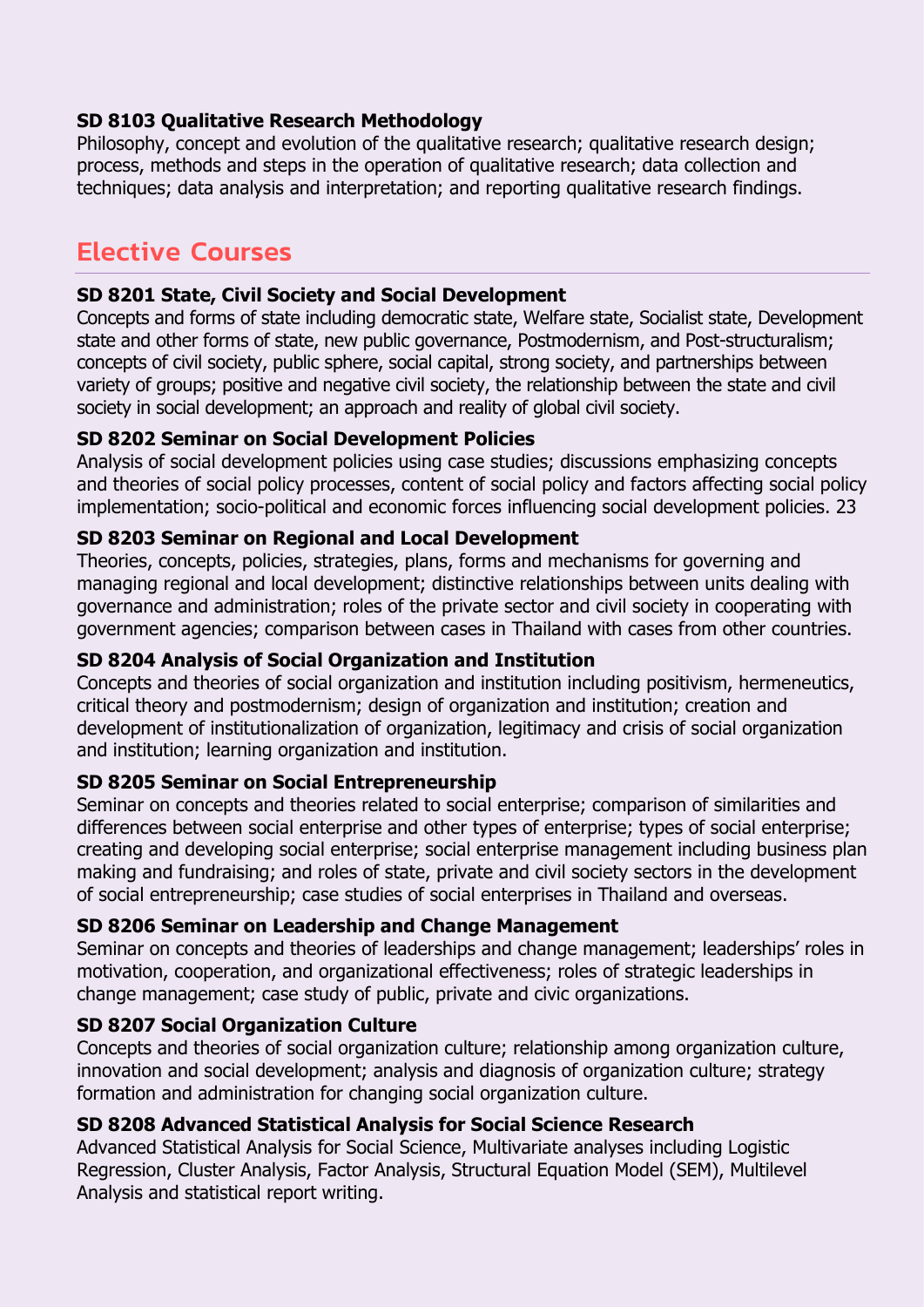# **SD 8209 Qualitative Data Analysis**

Principles, methods and techniques in qualitative data analysis; process and steps in qualitative data analysis including coding for data categorization, linking and integrating data for making conceptual and theoretical proposition or explanation of phenomena.

# **SD 8210 Research and Development of At-Risk People**

Reviewing bodies of knowledge and research findings related to indicating groups of at-risk people in their thinking and their behavior; application of advanced research findings on indicating protective or supporting factors which are important for alleviate problems of individuals, work groups and society, for example, the study of work failure, low morality, crimes and low quality of life etc.

# **SD 8211 Political Economy of Development**

Theories of political economy on development including Classical Economics, Neo-classical Economics, Marxism, Neo-Marxism, Institutionalism, Critical Theory, Post-structuralism, Postmodernism; positive and negative experiences and impacts of development through utilizing models of liberal economy, welfare state, socialism, Keynesianism, Neoliberalism, Postneoliberalism, etc.

# **SD 8212 Alternative Development**

Alternative development approaches and theories including community culture, moral socialism, Buddhism economy, sufficiency economy, natural agriculture, integrated farming, agricultural collectivism, and the third way, etc.; sustainable management of pooled resources; feasibilities, experiences, and impacts of applications of these approaches.

# **SD 8213 Social Institutions and Development**

Structure and function of social institutions including family, kinship, community, religion, and education; roles of institutions in social development; impacts of globalization on social institutions; problems and adaptations; tendencies of social institutions to improve and develop themselves in order to function effectively under the new environment in the globalization era.

# **SD 8214 Social Policy Analysis and Evaluation**

Methods of policy study and analysis; policy formulation procedures and models; process and methods of policy implementation; factors affecting success or failure of policy implementation; policy evaluation focusing on input, process, output, outcome and impact of policy on social development.

# **SD 8215 Morals, Ethics and Development**

Morality approaches and theories including cultural relativism, subjectivism, intuitionism, Kantianism, the golden rule, utilitarianism, social contract, natural law; the concept of good governance and its components; development, perspectives and methods of the social responsibility; roles of the public and private organizations in social responsibility for sustainable development.

# **SD 8216 Social Development Strategy**

Concepts, theories and approaches of strategy formation, administration and evaluation; relationship among social, economic, political and cultural aspects of development; seminar on development strategy paradigms including mainstream, sufficiency economy, sustainable development and other alternative development approaches.

# **SD 8217 Seminar on Interaction of Population and Social Changes**

Seminar on interaction of concepts of population, population structure and composition, population changes, fertility and family, mortality, migration and social, economic, political, technological and innovative changes in the 21st century**.** 

# **SD 8218 Directed Studies**

An individual study on a specific topic which is useful for conducting dissertation of the student, guided by an assigned lecturer and approved by the doctoral degree committee.